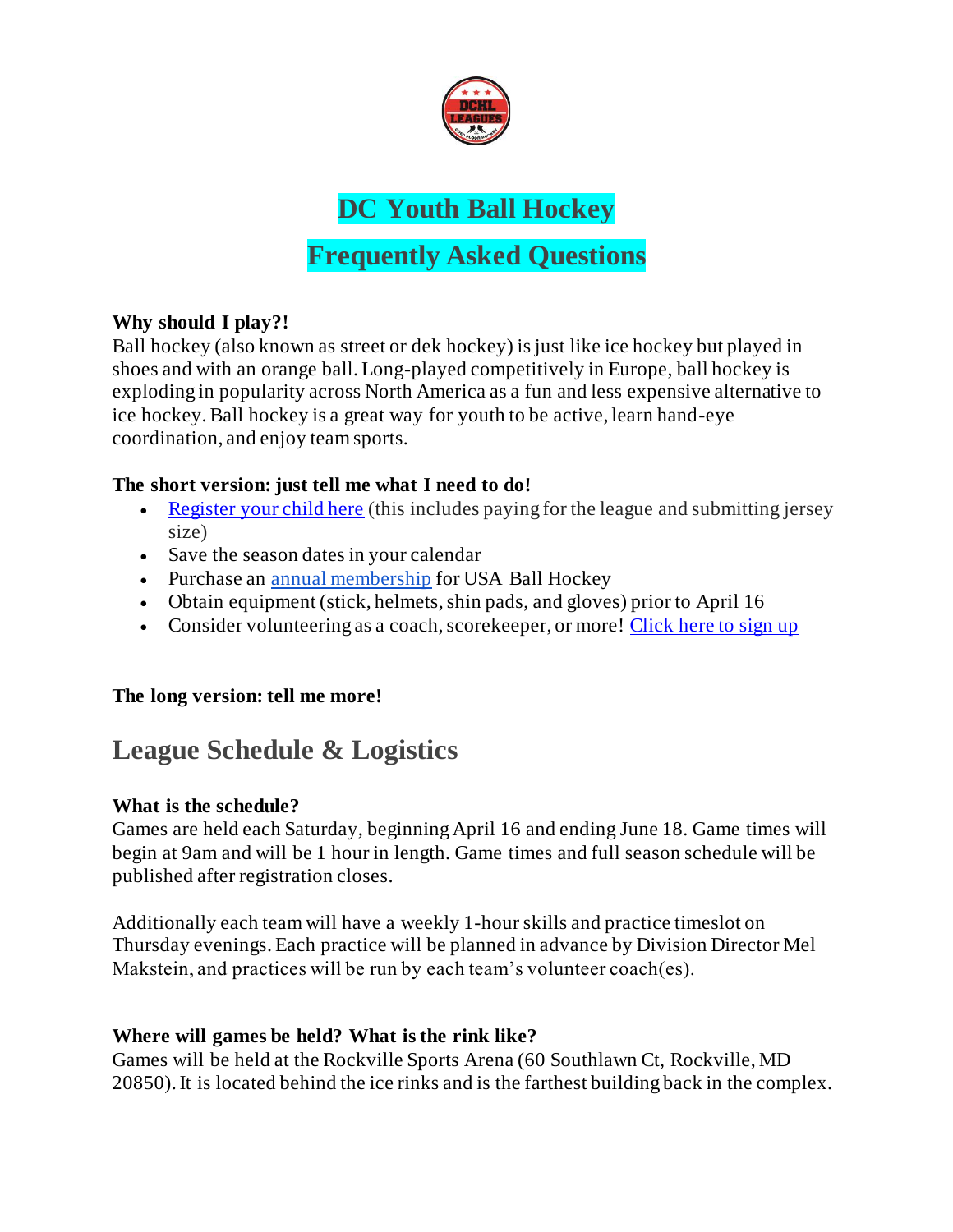

After the front desk, walk straight ahead and make a right. You'll see volleyball courts on your left and the hockey rink will be on your right.

The rink is full ball hockey tournament size with rounded boards and netting all around. It was renovated in late 2021. The flooring is a high-quality sport court.

#### **How many games are guaranteed?**

Each team is guaranteed 7 regular season games, plus playoffs. There are also weekly practices.

### **What is the price of the league? What does it include?**

The per player cost is \$175, plus a required 2-month building membership (\$15) and a required USA Ball Hockey membership (\$25). The fee includes 7 guaranteed games plus playoffs, weekly practices, ref and rink fees, team jersey and end-of-season celebration. The league directors have done their best to keep fees to a minimum and are actively working on further partnerships and sponsors to further reduce the costs. If you know of any interested sponsors or partners that would like to support the league, please reach out to us!

### **What if my child is unable to attend all of the practices/games?**

That's ok! We understand that you may be traveling or have scheduling conflicts. We encourage you to come to as many practices and games as possible in order to best learn and grow and to support your team.

#### **What are the COVID safety protocols?**

We encourage all players and staff to be fully vaccinated.

The league will be following CDC and local county guidelines. At this time, masks are optional for players, coaches and spectators.

If a player tests positive, we will notify any close contacts of potential exposure as soon as possible. We ask that all players, spectators and volunteers err on the side of caution and stay home if any COVID symptoms are present or if there has been a potential exposure.

### **What is the building entrance fee?**

The Rockville Sports Arena requires an active building membership for all players, coaches, spectators, volunteers... everyone!. Various levels of building membership are available, and more information on how to purchase the membership will be shared after registration.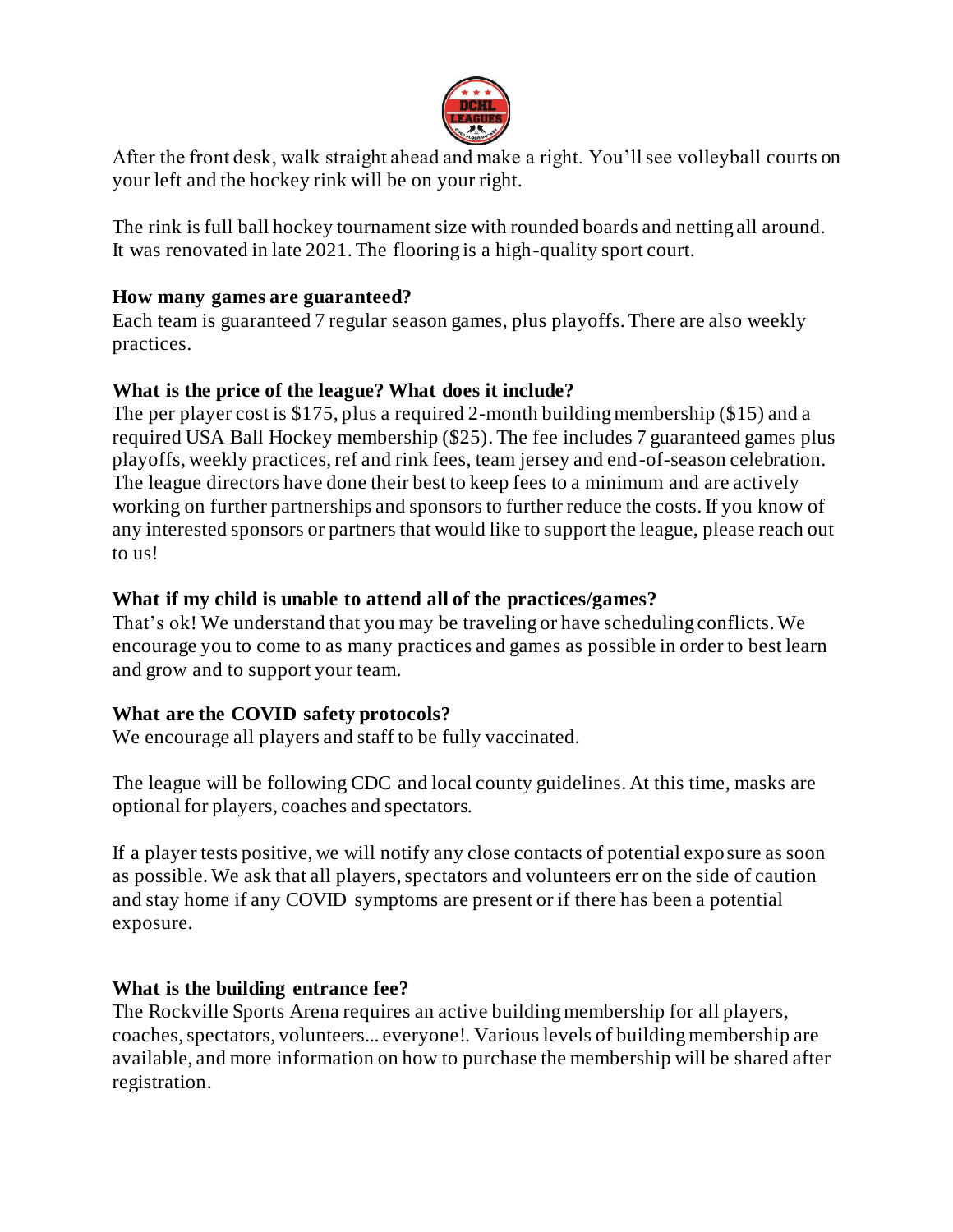

### **What are the age groups for the league?**

All players ages 5-18 are welcome. Each age division will be determined based on registrations, but we anticipate the age brackets will be 5-8, 9-13 and 14-18.

### **What is a USA Ball Hockey membership?**

A one-time annual USA Ball Hockey membership (\$25) is required to play. This membership includes our league insurances and you can read more about membership benefits here.

## **How will the league handle communications?**

Our league registration software is called SquadFusion, and every parent will create an account during the registration process. Your SquadFusion account will be where you access your child's team schedule, weekly roll call, team chat, and more. Coaches and league staff will use SquadFusion to communicate to all players/parents regarding any and all league information.

#### **What do you actually mean by "all skill levels"? What is the long-term vision for the league?**

If your child is brand new to the sport, he/she is welcome to join! If your child has previously played ball hockey or ice hockey, he/she is also invited! We will do our best to ensure that teams have competitive balance.

We will offer at least two (2) youth league seasons per year (Spring and Fall). Currently, there will be one division per age group, but as the league grows, we will continue to evaluate skill levels and offer additional divisions or seasons as needed.

We will also continue to offer free skills clinics throughout the calendar year, which is the perfect opportunity to invite a friend to try it out!

# **Ball Hockey Equipment & Rules**

### **What is ball hockey? How does it differ from ice or other types of hockey?**

Ball hockey is essentially the same as ice hockey but is played with an orange ball instead of a puck, and is played on foot (running) rather than on skates (skating). Additionally less protective equipment is needed. A few rules, such as a floating blue line, may differ from typical ice hockey rules.

**What are the league rules?**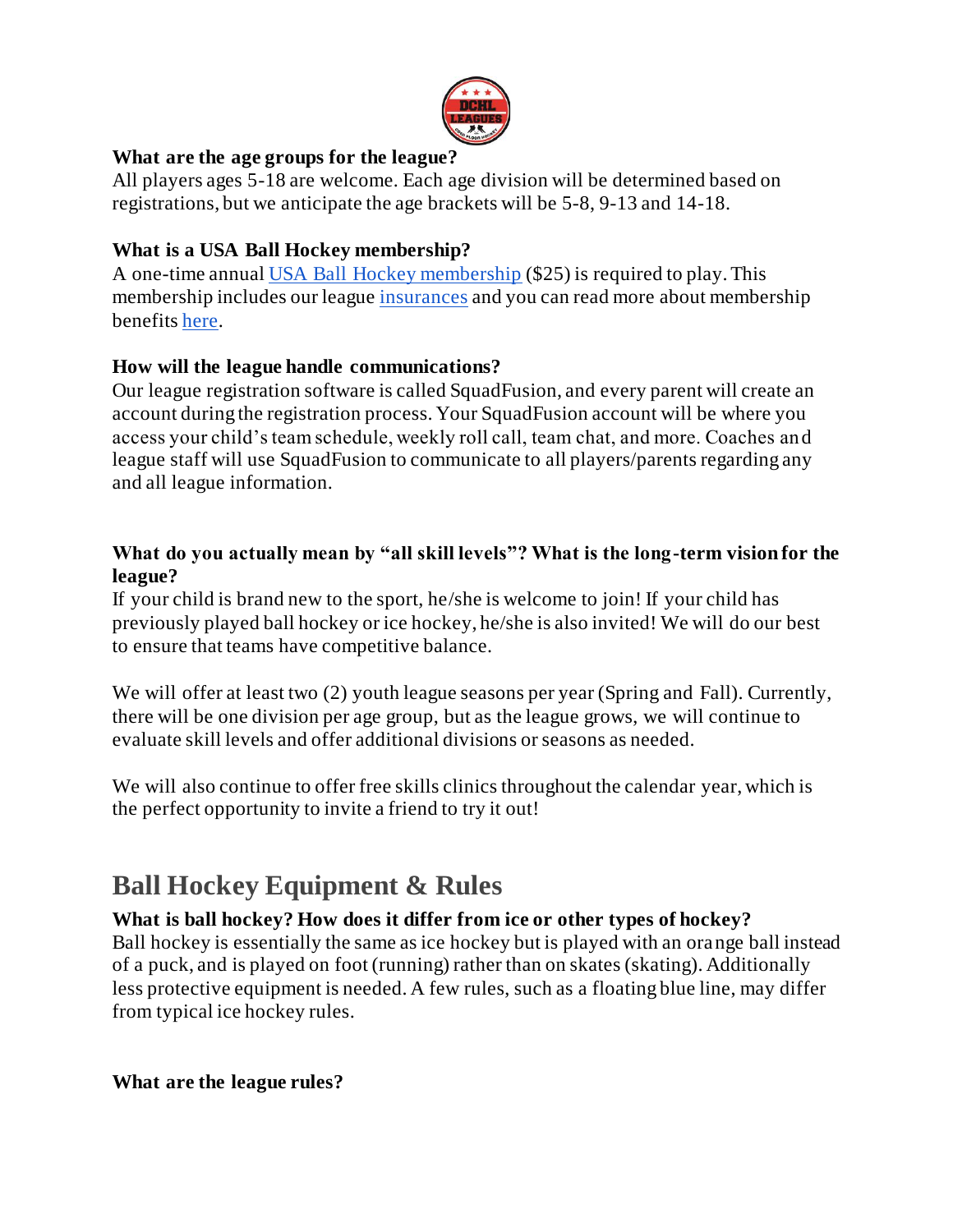

Our younger age groups will have modified rules, where the primary purpose is to have fun and gain new skills. While general ball hockey rules will be taught, they will not be strictly enforced.

For our older age groups, the league will follow the USA Ball Hockey Official Rule Book. One rule unique to ball hockey is summarized as follows:

A Floating "Blue" Line will be in effect. Once the attacking team legally crosses the opponent's blue line with the ball, the blue line is eliminated, and the attacking zone is now the area from the center line in.

#### **What are the league equipment requirements?**

The league requires helmets, shin pads, and gloves. The helmet must have a chin strap. Full cages are recommended, but not required. Soccer shin pads are ok. If you're interested in purchasing ball hockey specific ones, we are happy to send more information your way. For footwear, any athletic shoes will work on the sport court (tennis, volleyball, basketball, running, etc.).

#### **What are the uniforms?**

Players will be provided a team jersey, and jerseys must be worn for all games. Players may wear any shorts.

# **Meet Our Staff**

### **Who are the league directors for DC Youth Ball Hockey?**

Chris Thorp is the Commissioner of DC Hockey Leagues, and Mel Makstein is the Youth Division Director.

Chris grew up in British Columbia, Canada and played recreational ice hockey as a kid and through university. When he moved to DC in 2013, he began playing in DC Hockey Leagues (DCHL), and became Commissioner of DCHL in 2020. He has also served as the Assistant General Manager for the 2020 USA Women's master teams, and was the previous coach of the First Ladies, a local women's ball hockey team. He and his wife Brittany have a one-year-old son named Jacob.

Mel Makstein has been playing ball hockey in DCHL since 2013. Typically a goaltender, she has recently made the switch to playing wing. She comes from an ice hockey background and goaltended for the Penn State Lady Icers from 2004-2008. She coaches soccer, ice hockey, and ball hockey. Kids are naturally drawn to her nurturing and high energy personality. She has three young children and loves to use them as guinea pigs to